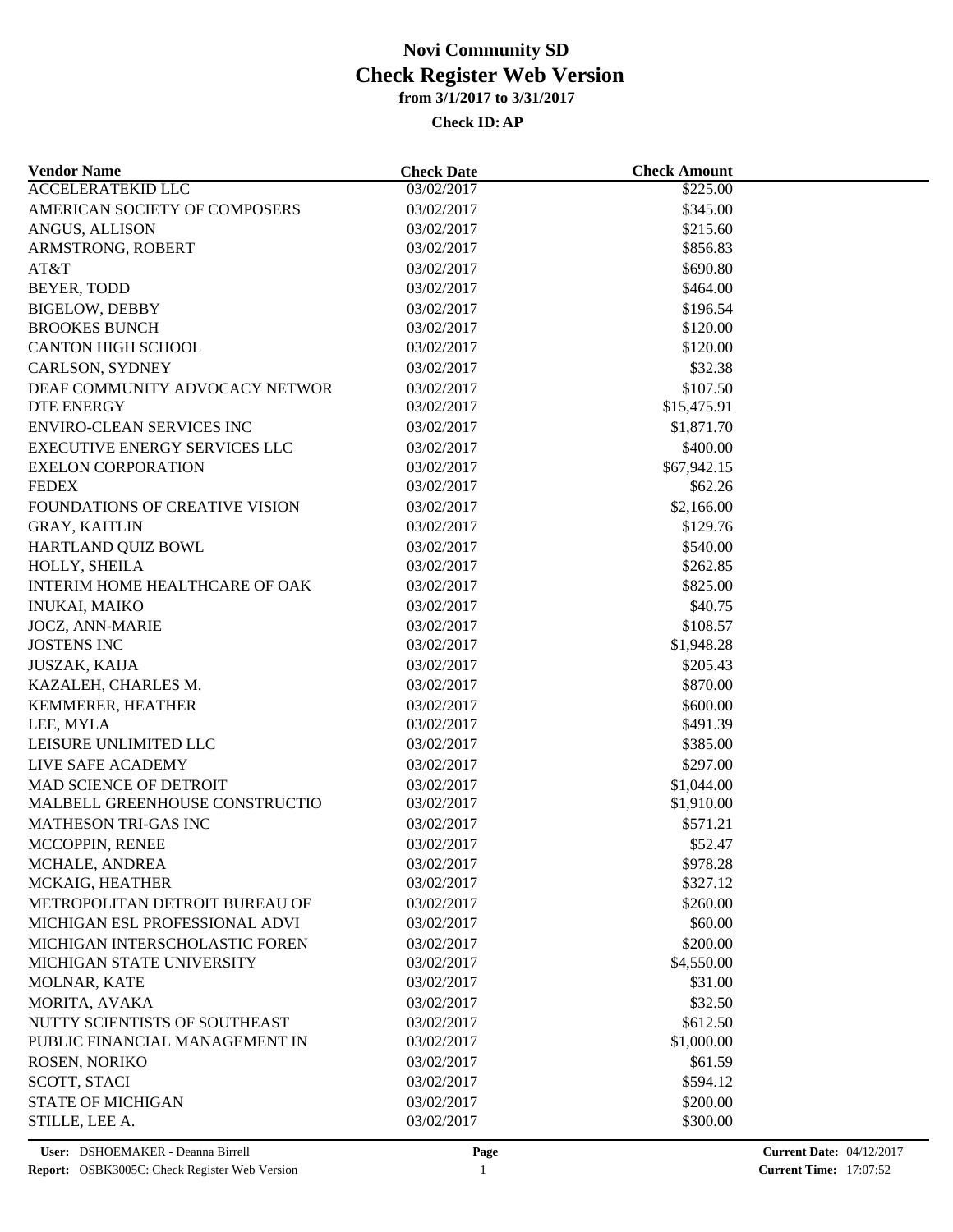| <b>Vendor Name</b>                    | <b>Check Date</b> | <b>Check Amount</b> |  |
|---------------------------------------|-------------------|---------------------|--|
| <b>STROUP, LAURA</b>                  | 03/02/2017        | \$47.00             |  |
| THE BILINGUAL FUN CO LLC              | 03/02/2017        | \$298.38            |  |
| WILLIAMS, MARIEL                      | 03/02/2017        | \$38.85             |  |
| WINTER GUARD INTERNATIONAL INC        | 03/02/2017        | \$400.00            |  |
| WOLF, RACHAEL                         | 03/02/2017        | \$27.96             |  |
| WOLSTENCROFT, PANAGIOTA               | 03/02/2017        | \$15.00             |  |
| <b>WRITE WORD LLC</b>                 | 03/02/2017        | \$250.00            |  |
| ARO, CHARLES                          | 03/03/2017        | \$72.00             |  |
| <b>BOCO ENTERPRISES INC</b>           | 03/03/2017        | \$311.00            |  |
| CITY OF NOVI WATER & SEWER DEP        | 03/03/2017        | \$29,795.20         |  |
| <b>EGNER, MADDIE</b>                  | 03/03/2017        | \$103.98            |  |
| <b>ENVIRO-CLEAN SERVICES INC</b>      | 03/03/2017        | \$151,768.73        |  |
| <b>GLASS CITY FOOD SERVICE INC</b>    | 03/03/2017        | \$502.20            |  |
| HIRSHFIELD, LAURA JANINE              | 03/03/2017        | \$1,219.59          |  |
| LI, QING                              | 03/03/2017        | \$175.00            |  |
| NORTH AMERICAN SPIRIT ASSOCIAT        | 03/03/2017        | \$100.00            |  |
| RELIABLE DELIVERY                     | 03/03/2017        | \$1,593.75          |  |
| SEG WORKERS COMPENSATION FUND         | 03/03/2017        | \$17,766.00         |  |
| <b>STATE OF MICHIGAN</b>              | 03/03/2017        | \$30.00             |  |
| THRUN LAW FIRM P.C.                   | 03/03/2017        | \$2,998.80          |  |
| TICKETRACKER                          | 03/03/2017        | \$100.00            |  |
| VELLUCCI, JENNIFER                    | 03/03/2017        | \$733.10            |  |
| <b>ABC MANAGEMENT</b>                 | 03/07/2017        | \$732.00            |  |
| ACE TRANSPORTATION INC                | 03/07/2017        | \$4,608.00          |  |
| CEO IMAGING SYSTEMS INC               | 03/07/2017        | \$1,496.00          |  |
| <b>CINTAS CORPORATION #31</b>         | 03/07/2017        | \$221.30            |  |
| <b>CITY OF NOVI TREASURER'S OFFIC</b> | 03/07/2017        | \$75.00             |  |
| CONTRACT PAPER GROUP INC              | 03/07/2017        | \$1,876.80          |  |
| <b>CUMMINS BRIDGEWAY LLC</b>          | 03/07/2017        | \$145.23            |  |
| DEHNE, ANNE                           | 03/07/2017        | \$23.90             |  |
| DELTA COM INC                         | 03/07/2017        | \$4,875.00          |  |
| <b>DTE ENERGY</b>                     | 03/07/2017        | \$12,348.76         |  |
| <b>ENDRESS, ELISA</b>                 | 03/07/2017        | \$83.78             |  |
| FLEETPRIDE INC                        | 03/07/2017        | \$386.70            |  |
| FLINN SCIENTIFIC                      | 03/07/2017        | \$896.15            |  |
| HARBAR, ERIN                          | 03/07/2017        | \$771.84            |  |
| HAYNES, DEBBIE                        | 03/07/2017        | \$48.48             |  |
| HOCKING, MARY                         | 03/07/2017        | \$204.06            |  |
| <b>HOLLAND BUS COMPANY</b>            | 03/07/2017        | \$19.31             |  |
| HUMANEX VENTURES LLC                  | 03/07/2017        | \$11,959.00         |  |
|                                       |                   |                     |  |
| <b>JANTZ, ANGIE</b>                   | 03/07/2017        | \$54.50             |  |
| LITTLE CAESARS PIZZA KITS             | 03/07/2017        | \$3,389.00          |  |
| <b>M-2 AUTO PARTS INC</b>             | 03/07/2017        | \$27.25             |  |
| PEDIATRIC HEALTH CONSULTANTS I        | 03/07/2017        | \$27,954.09         |  |
| PRINT & MARKETING SOLUTIONS           | 03/07/2017        | \$1,120.00          |  |
| <b>SBSI SOFTWARE INC</b>              | 03/07/2017        | \$1,086.80          |  |
| SCHEER MAGIC PRODUCTION INC           | 03/07/2017        | \$1,250.00          |  |
| <b>SHIRES, ANGELA</b>                 | 03/07/2017        | \$26.97             |  |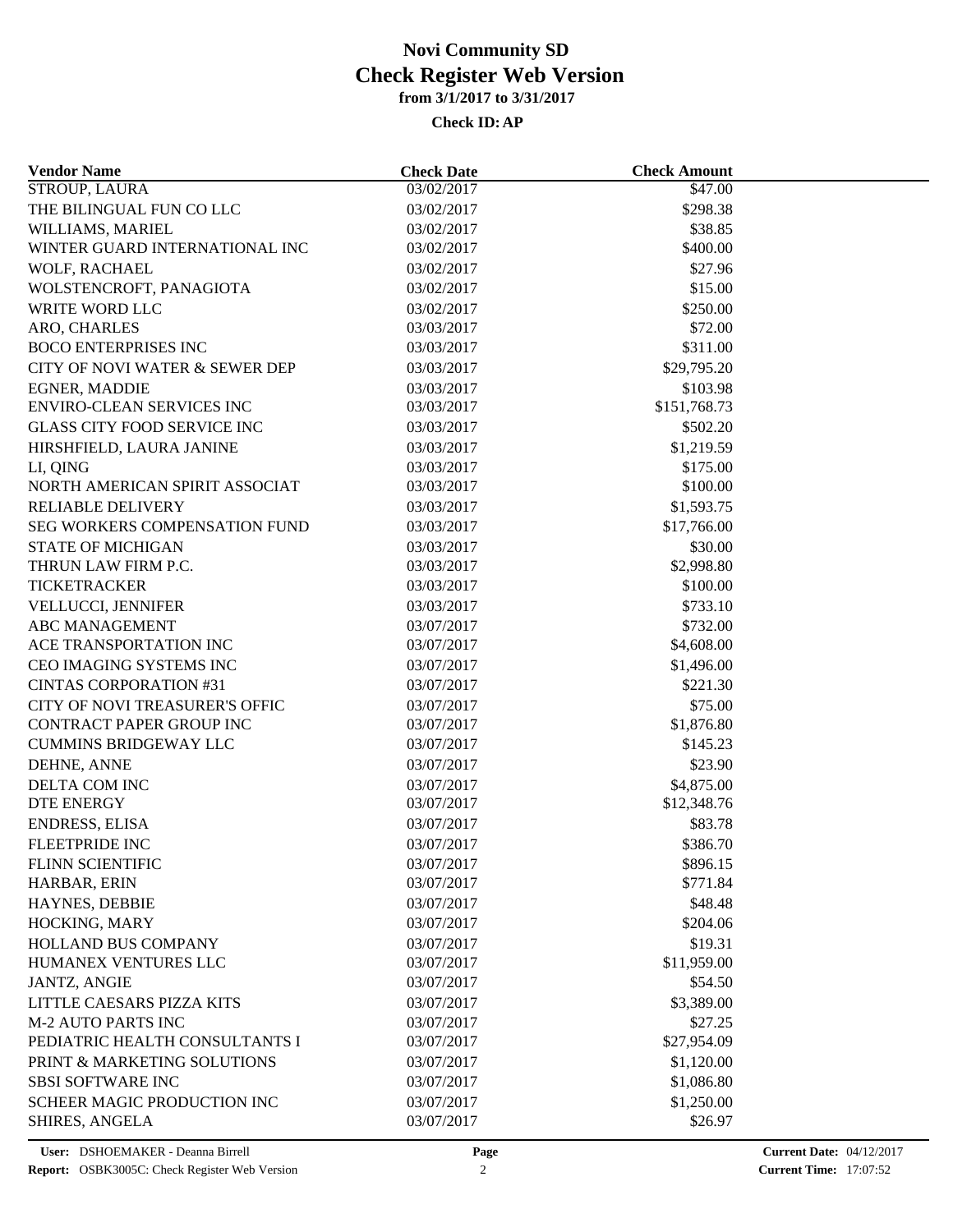| <b>Vendor Name</b>                    | <b>Check Date</b> | <b>Check Amount</b> |  |
|---------------------------------------|-------------------|---------------------|--|
| STASSINOPOULOS, JACKIE                | 03/07/2017        | \$826.10            |  |
| STATE WIRE AND TERMINAL INC           | 03/07/2017        | \$348.49            |  |
| SURANYI, SHEILA                       | 03/07/2017        | \$110.08            |  |
| SURE RIDE TRANSPORATION LLC           | 03/07/2017        | \$6,472.50          |  |
| THE RIEGLE PRESS INC                  | 03/07/2017        | \$81.77             |  |
| TRIPLE R CONSULTANTS                  | 03/07/2017        | \$370.00            |  |
| VELLUCCI, MARK ANDREW                 | 03/07/2017        | \$733.10            |  |
| WATERFORD SCHOOL DISTRICT             | 03/07/2017        | \$693.00            |  |
| WHELAN, DEBI                          | 03/07/2017        | \$200.62            |  |
| <b>ANDYMARK INC</b>                   | 03/09/2017        | \$669.52            |  |
| <b>BABA LANGUAGE SERVICES</b>         | 03/09/2017        | \$175.00            |  |
| <b>BAKER'S OF MILFORD</b>             | 03/09/2017        | \$300.00            |  |
| <b>CLARKSTON HIGH SCHOOL ATHLETIC</b> | 03/09/2017        | \$95.00             |  |
| CLOKE, CATHY                          | 03/09/2017        | \$43.74             |  |
| DEAF COMMUNITY ADVOCACY NETWOR        | 03/09/2017        | \$316.50            |  |
| DIGITAL AGE TECHNOLOGIES INC          | 03/09/2017        | \$73,438.50         |  |
| DIRECT ENERGY BUSINESS INC            | 03/09/2017        | \$52,084.85         |  |
| <b>ECA SCIENCE KIT SERVICES</b>       | 03/09/2017        | \$370.98            |  |
| <b>EVER KOLD REFRIGERATION</b>        | 03/09/2017        | \$900.00            |  |
| FOX, ASHLEY                           | 03/09/2017        | \$50.00             |  |
| <b>GORE-FINK, DEBRA</b>               | 03/09/2017        | \$19.97             |  |
| <b>GRAINGER</b>                       | 03/09/2017        | \$44.25             |  |
| <b>GRIESINGER, SHERRY</b>             | 03/09/2017        | \$361.30            |  |
| HIRSHFIELD, LAURA JANINE              | 03/09/2017        | \$43.71             |  |
| HUANG, CHRIS                          | 03/09/2017        | \$1,521.00          |  |
|                                       |                   |                     |  |
| HURLEY, MICHELLE                      | 03/09/2017        | \$201.00            |  |
| INTERIM HOME HEALTHCARE OF OAK        | 03/09/2017        | \$1,485.00          |  |
| KATHERINE'S CATERING & SPECIAL        | 03/09/2017        | \$1,689.90          |  |
| KLIEBERT, JAMIE                       | 03/09/2017        | \$117.83            |  |
| LAPORTE, LISA                         | 03/09/2017        | \$53.96             |  |
| LATHAM, SCOTT                         | 03/09/2017        | \$250.00            |  |
| LEE, AGNES                            | 03/09/2017        | \$94.33             |  |
| MARSHALL MUSIC                        | 03/09/2017        | \$304.00            |  |
| MARSZALEK, JIM                        | 03/09/2017        | \$75.00             |  |
| MASSACHUSETTS INSTITUTE OF TEC        | 03/09/2017        | \$600.00            |  |
| MAZZA, ERIC                           | 03/09/2017        | \$49.21             |  |
| MCMASTER-CARR SUPPLY COMPANY          | 03/09/2017        | \$683.03            |  |
| MEHRINGER, MARK                       | 03/09/2017        | \$100.00            |  |
| MERCER, RACHEL                        | 03/09/2017        | \$82.00             |  |
| MICHIGAN VOLLEYBALL CAMP              | 03/09/2017        | \$200.00            |  |
| MICHIGAN.COM                          | 03/09/2017        | \$235.75            |  |
| MURPHY, BELINDA                       | 03/09/2017        | \$47.82             |  |
| NORTHVILLE STITCHING POST LLC         | 03/09/2017        | \$240.00            |  |
| NOVI PUBLIC LIBRARY                   | 03/09/2017        | \$205.05            |  |
| NU WAVE AQUARIUMS LTD                 | 03/09/2017        | \$75.00             |  |
| ORR, HEYDIE                           | 03/09/2017        | \$56.60             |  |
| PATHAK, SANTOSH                       | 03/09/2017        | \$1,102.70          |  |
| PRESIDIO INFRASTRUCTURE SOLUTI        | 03/09/2017        | \$845.86            |  |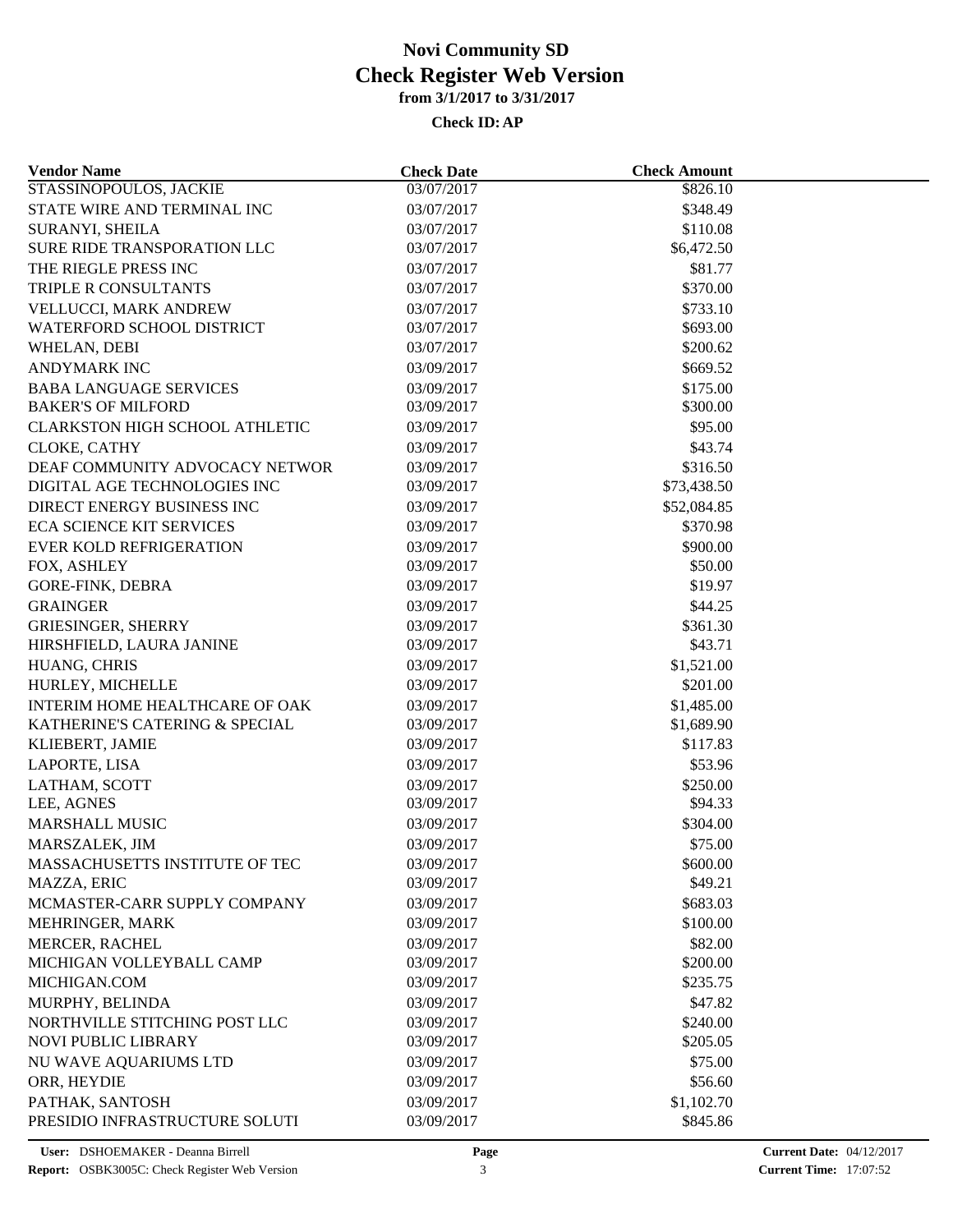| <b>Vendor Name</b>                    | <b>Check Date</b> | <b>Check Amount</b> |  |  |  |
|---------------------------------------|-------------------|---------------------|--|--|--|
| RABINOWITZ, NYSSA                     | 03/09/2017        | \$100.00            |  |  |  |
| ROBINSON, EMILY                       | 03/09/2017        | \$250.00            |  |  |  |
| ROSINSKI, ABIGAIL                     | 03/09/2017        | \$500.00            |  |  |  |
| <b>RUSS, RICHELLE</b>                 | 03/09/2017        | \$226.36            |  |  |  |
| SAGINAW VALLEY STATE UNIVERSIT        | 03/09/2017        | \$400.00            |  |  |  |
| <b>SALINE AREA SCHOOLS</b>            | 03/09/2017        | \$300.00            |  |  |  |
| SARGENT-WELCH/VWR INTER'L             | 03/09/2017        | \$209.32            |  |  |  |
| <b>SCHOLASTIC BOOK FAIRS</b>          | 03/09/2017        | \$5,249.24          |  |  |  |
| SINKOVICH, MARY GRACE                 | 03/09/2017        | \$500.00            |  |  |  |
| ST. JOHN, KYLE                        | 03/09/2017        | \$162.00            |  |  |  |
| STARK, KEN                            | 03/09/2017        | \$31.78             |  |  |  |
| THE EXECUTIVE ADVERTISING             | 03/09/2017        | \$362.17            |  |  |  |
| THE ROBOT SPACE                       | 03/09/2017        | \$374.96            |  |  |  |
| TOFILSKI, WILLIAM RAYMOND             | 03/09/2017        | \$2,440.00          |  |  |  |
| TOTAL PERFORMANCE TRAINING CEN        | 03/09/2017        | \$1,457.50          |  |  |  |
| VELLUCCI, MARK ANDREW                 | 03/09/2017        | \$779.74            |  |  |  |
| <b>WAGEWORKS INC</b>                  | 03/09/2017        | \$894.04            |  |  |  |
| WATERFORD MOTT H.S.                   | 03/09/2017        | \$75.00             |  |  |  |
| WEST, KAITLYN                         | 03/09/2017        | \$90.00             |  |  |  |
| <b>CHAPTER 13 TRUSTEE</b>             | 03/10/2017        | \$264.60            |  |  |  |
| <b>GREAT LAKES HIGHER EDUCATION G</b> | 03/10/2017        | \$128.96            |  |  |  |
| IVAR G. ANDERSON (P69592)             | 03/10/2017        | \$233.05            |  |  |  |
| <b>MEFSA</b>                          | 03/10/2017        | \$126.20            |  |  |  |
| <b>MISDU</b>                          | 03/10/2017        | \$2,241.34          |  |  |  |
| PENNSYLVANIA HIGHER ED ASSISTA        | 03/10/2017        | \$88.46             |  |  |  |
| <b>U.S. DEPARTMENT OF EDUCATION</b>   | 03/10/2017        | \$280.00            |  |  |  |
| AT&T                                  | 03/14/2017        | \$2,437.24          |  |  |  |
| AT&T                                  | 03/14/2017        | \$1,128.65          |  |  |  |
| <b>CHARTWELLS DINING SERVICES</b>     | 03/14/2017        | \$139,809.40        |  |  |  |
| GILMORE, MEGAN                        | 03/14/2017        | \$6.65              |  |  |  |
|                                       | 03/14/2017        | \$250.00            |  |  |  |
| <b>GU, XIAOYE</b><br>HTWE, KHIN       | 03/14/2017        | \$1,105.00          |  |  |  |
| LIFE INSURANCE COMPANY OF NORT        | 03/14/2017        | \$19,805.54         |  |  |  |
| <b>MATTHEWS, STEVE</b>                |                   | \$303.93            |  |  |  |
|                                       | 03/14/2017        |                     |  |  |  |
| MCCARTHY & SMITH INC                  | 03/14/2017        | \$1,074,323.59      |  |  |  |
| MCPHERSON, BRIAN                      | 03/14/2017        | \$99.30             |  |  |  |
| MESSA (MICHIGAN EDUCATION SPEC        | 03/14/2017        | \$584,430.19        |  |  |  |
| NOGUCHI, TOMOHARU                     | 03/14/2017        | \$36.50             |  |  |  |
| OAKLAND COMMUNITY COLLEGE             | 03/14/2017        | \$1,720.00          |  |  |  |
| PITNEY BOWES GLOBAL FINANCIAL         | 03/14/2017        | \$720.09            |  |  |  |
| SAFEWAY SHREDDING LLC                 | 03/14/2017        | \$60.00             |  |  |  |
| ABLE TESTING CO                       | 03/16/2017        | \$120.00            |  |  |  |
| ACME PROMOTIONAL & APPAREL LLC        | 03/16/2017        | \$2,780.75          |  |  |  |
| ALLEGRA MARKETING PRINT MAIL -        | 03/16/2017        | \$204.00            |  |  |  |
| ANN ARBOR HURON HIGH SCHOOL           | 03/16/2017        | \$150.00            |  |  |  |
| ANN ARBOR SKYLINE H.S.                | 03/16/2017        | \$100.00            |  |  |  |
| <b>BAKER'S OF MILFORD</b>             | 03/16/2017        | \$100.00            |  |  |  |
| <b>BUCK WILDER BOOKS</b>              | 03/16/2017        | \$737.00            |  |  |  |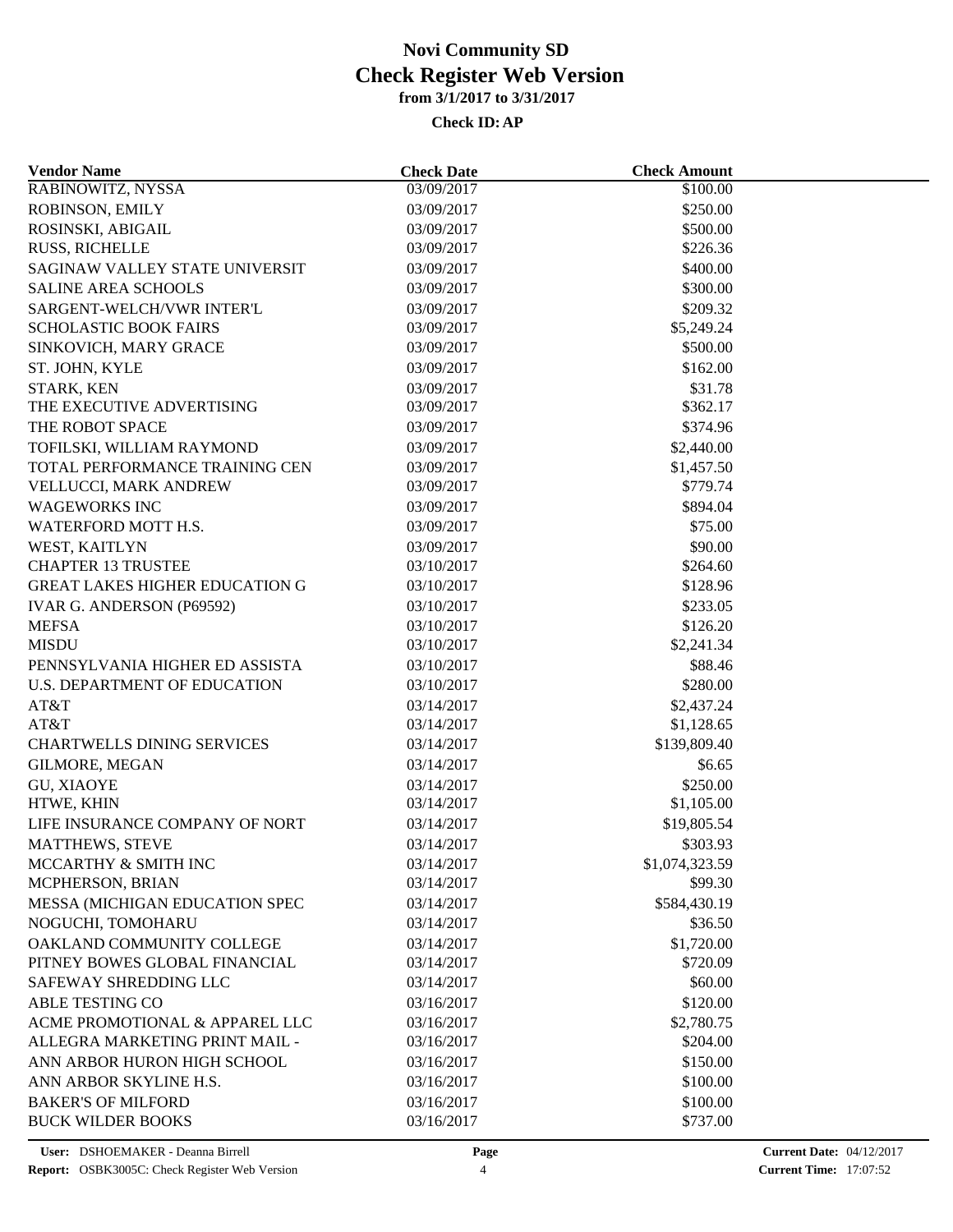| <b>Vendor Name</b>                    | <b>Check Date</b> | <b>Check Amount</b> |  |  |  |
|---------------------------------------|-------------------|---------------------|--|--|--|
| <b>CAPLING-CATHEY, DAWN</b>           | 03/16/2017        | \$329.63            |  |  |  |
| CHICK, BRYAN EUGENE                   | 03/16/2017        | \$300.00            |  |  |  |
| <b>CINTAS CORPORATION #31</b>         | 03/16/2017        | \$331.95            |  |  |  |
| CITY OF NOVI WATER & SEWER DEP        | 03/16/2017        | \$4,844.60          |  |  |  |
| CONTRACT PAPER GROUP INC              | 03/16/2017        | \$1,111.55          |  |  |  |
| <b>CUMMINS BRIDGEWAY LLC</b>          | 03/16/2017        | \$36.72             |  |  |  |
| DEMOULIN BROTHERS & COMPANY           | 03/16/2017        | \$4,291.50          |  |  |  |
| DONBERGER, MICHELLE                   | 03/16/2017        | \$56.91             |  |  |  |
| DOUGHTY, BENJAMIN                     | 03/16/2017        | \$250.00            |  |  |  |
| <b>ENVIRO-CLEAN SERVICES INC</b>      | 03/16/2017        | \$4,941.90          |  |  |  |
| FIRST IN MICHIGAN                     | 03/16/2017        | \$36.00             |  |  |  |
| FORSTER, JODI                         | 03/16/2017        | \$2,735.94          |  |  |  |
| <b>GERMAN, SERENA</b>                 | 03/16/2017        | \$225.00            |  |  |  |
| HEIKKILA, MICHAEL                     | 03/16/2017        | \$1,600.00          |  |  |  |
| <b>INTEGRATED DESIGN SOLUTIONS LL</b> | 03/16/2017        | \$20,868.00         |  |  |  |
| INTERIM HOME HEALTHCARE OF OAK        | 03/16/2017        | \$605.00            |  |  |  |
| KELP, WILLIAM                         | 03/16/2017        | \$136.10            |  |  |  |
| LAUER, KELLI                          | 03/16/2017        | \$67.21             |  |  |  |
| LEE, EUNJEONG                         | 03/16/2017        | \$250.00            |  |  |  |
| MALOTT, DONNA                         | 03/16/2017        | \$54.00             |  |  |  |
| <b>MARQUIS THEATRE</b>                | 03/16/2017        | \$1,020.00          |  |  |  |
| <b>MARSHALL MUSIC</b>                 | 03/16/2017        | \$195.60            |  |  |  |
| MCKAIG, HEATHER                       | 03/16/2017        | \$4,705.03          |  |  |  |
| MEDCO SUPPLY INC                      | 03/16/2017        | \$887.63            |  |  |  |
| MICHIGAN INTERSCHOLASTIC FOREN        | 03/16/2017        | \$685.00            |  |  |  |
| NATURALIST ENDEAVORS                  | 03/16/2017        | \$640.50            |  |  |  |
| NOGUCHI, TOMOHARU                     | 03/16/2017        | \$86.00             |  |  |  |
| <b>NOVI ICE ARENA</b>                 | 03/16/2017        | \$3,325.00          |  |  |  |
| <b>NOVI PARKS &amp; RECREATION</b>    | 03/16/2017        | \$125.00            |  |  |  |
| NU WAVE AQUARIUMS LTD                 | 03/16/2017        | \$69.00             |  |  |  |
| PARK, MINJOON                         | 03/16/2017        | \$11.75             |  |  |  |
| PEDIATRIC HEALTH CONSULTANTS I        | 03/16/2017        | \$34,598.25         |  |  |  |
| POHLONSKI, EMILY                      | 03/16/2017        | \$271.20            |  |  |  |
| QAQISH, GHAIDA                        | 03/16/2017        | \$105.57            |  |  |  |
| RODRIGUES, CORINA                     | 03/16/2017        | \$61.85             |  |  |  |
| RODRIGUEZ, SANDRA                     | 03/16/2017        | \$39.82             |  |  |  |
| ROSEN, NORIKO                         | 03/16/2017        | \$145.60            |  |  |  |
| SAFEWAY SHREDDING LLC                 | 03/16/2017        | \$60.00             |  |  |  |
| <b>SALINE AREA SCHOOLS</b>            | 03/16/2017        | \$350.00            |  |  |  |
| SCHLICKER, MELISSA                    | 03/16/2017        | \$202.48            |  |  |  |
| STOJANOV, LILY                        | 03/16/2017        | \$102.40            |  |  |  |
|                                       |                   |                     |  |  |  |
| STOTLER, DIANA                        | 03/16/2017        | \$578.64            |  |  |  |
| SURE RIDE TRANSPORATION LLC           | 03/16/2017        | \$1,400.00          |  |  |  |
| SZKRYBALO, ELIZABETH                  | 03/16/2017        | \$122.00            |  |  |  |
| THE ARGUS-PRESS COMPANY               | 03/16/2017        | \$1,140.00          |  |  |  |
| THE HUNTINGTON NATIONAL BANK          | 03/16/2017        | \$575.00            |  |  |  |
| TOTAL PERFORMANCE TRAINING CEN        | 03/16/2017        | \$1,457.50          |  |  |  |
| TREDROC TIRE SERVICES LLC             | 03/16/2017        | \$1,911.18          |  |  |  |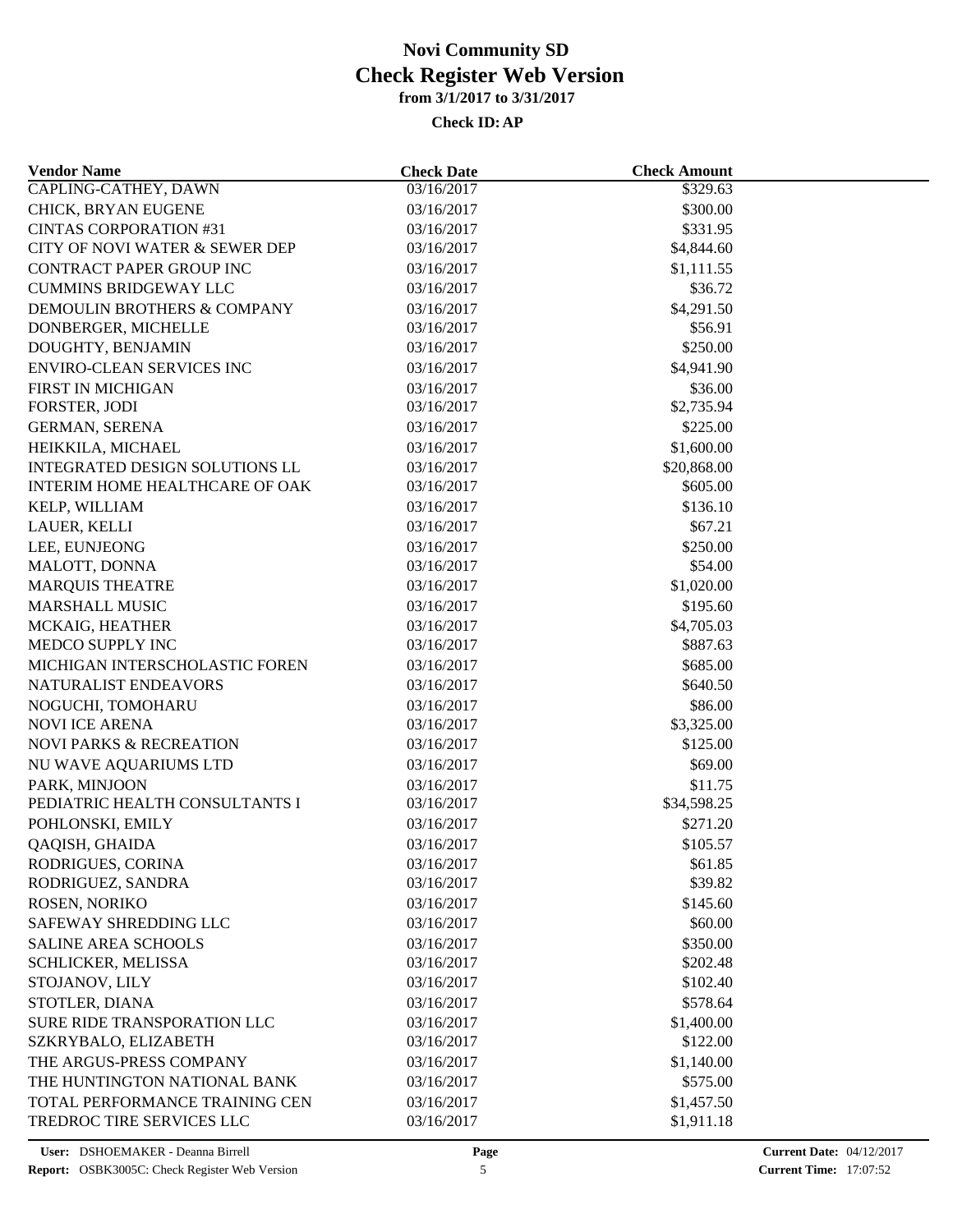| <b>Vendor Name</b>                                         | <b>Check Date</b> | <b>Check Amount</b> |  |
|------------------------------------------------------------|-------------------|---------------------|--|
| TURCHI, MARY                                               | 03/16/2017        | \$437.79            |  |
| <b>TW SHIRTS</b>                                           | 03/16/2017        | \$559.00            |  |
| VALENTINE, CYNTHIA                                         | 03/16/2017        | \$169.06            |  |
| WAANANEN, NIKKI                                            | 03/16/2017        | \$83.43             |  |
| WALKER, KATIE                                              | 03/16/2017        | \$46.39             |  |
| WAYNE MEMORIAL HIGH SCHOOL                                 | 03/16/2017        | \$1,046.00          |  |
| WILLIAMS, STEVE                                            | 03/16/2017        | \$88.40             |  |
| WRIGHT, JOHNNY J.                                          | 03/16/2017        | \$250.00            |  |
| ZAHIR, RAISA                                               | 03/16/2017        | \$250.00            |  |
| ACME PROMOTIONAL & APPAREL LLC                             | 03/20/2017        | \$5,404.39          |  |
| AOYAMA, YOSHIKO OR YASUO                                   | 03/20/2017        | \$82.50             |  |
| <b>BAYERL PRODUCTIONS</b>                                  | 03/20/2017        | \$360.00            |  |
| <b>BURNSIDE, JEFF</b>                                      | 03/20/2017        | \$117.66            |  |
| EDWARD W. DUFFY & COMPANY                                  | 03/20/2017        | \$828.00            |  |
| <b>EVER KOLD REFRIGERATION</b>                             | 03/20/2017        | \$705.00            |  |
| KATHERINE'S CATERING & SPECIAL                             | 03/20/2017        | \$1,869.42          |  |
| LITCHFIELD, PENNY                                          | 03/20/2017        | \$75.00             |  |
| <b>M-2 AUTO PARTS INC</b>                                  | 03/20/2017        | \$24.17             |  |
| MALBON, JOANNE M.                                          | 03/20/2017        | \$78.97             |  |
| MARSZALEK, JIM                                             | 03/20/2017        | \$40.00             |  |
| MATHESON TRI-GAS INC                                       | 03/20/2017        | \$84.71             |  |
| MEDCO SUPPLY INC                                           | 03/20/2017        |                     |  |
|                                                            |                   | \$26.52             |  |
| MICHIGAN PETROLEUM TECHNOLOGIE<br>OAKLAND COUNTY TREASURER | 03/20/2017        | \$539.75            |  |
|                                                            | 03/20/2017        | \$3,356.52          |  |
| PRESIDIO INFRASTRUCTURE SOLUTI                             | 03/20/2017        | \$86,553.63         |  |
| PROVIDENCE OCCUPATIONAL HEALTH                             | 03/20/2017        | \$127.00            |  |
| <b>SERVICE SPORTS</b>                                      | 03/20/2017        | \$1,555.00          |  |
| WATERFORD MOTT H.S.                                        | 03/20/2017        | \$250.00            |  |
| WHALEN, LISA                                               | 03/20/2017        | \$516.95            |  |
| <b>ABC MANAGEMENT</b>                                      | 03/23/2017        | \$196.00            |  |
| <b>ACE TRANSPORTATION INC</b>                              | 03/23/2017        | \$2,529.00          |  |
| ACME PROMOTIONAL & APPAREL LLC                             | 03/23/2017        | \$503.78            |  |
| ADN ADMINISTRATORS INC                                     | 03/23/2017        | \$3,770.10          |  |
| AMERICAN HEART ASSOCIATION                                 | 03/23/2017        | \$1,090.90          |  |
| AT&T                                                       | 03/23/2017        | \$690.80            |  |
| AT&T LONG DISTANCE                                         | 03/23/2017        | \$40.31             |  |
| <b>BENSON, ANGELINE</b>                                    | 03/23/2017        | \$62.53             |  |
| <b>BODNOVITS, MIRANDA</b>                                  | 03/23/2017        | \$27.57             |  |
| <b>BRICKS 4 KIDS</b>                                       | 03/23/2017        | \$1,740.00          |  |
| <b>BROOKS, DOMONIQUE</b>                                   | 03/23/2017        | \$202.45            |  |
| CAMPBELL-MILLER, HEATHER                                   | 03/23/2017        | \$206.34            |  |
| <b>CINTAS CORPORATION #31</b>                              | 03/23/2017        | \$428.56            |  |
| <b>CLAYTON, SUSAN</b>                                      | 03/23/2017        | \$300.00            |  |
| CLIFT, BARBARA                                             | 03/23/2017        | \$62.20             |  |
| CONDON, LESLIE                                             | 03/23/2017        | \$26.75             |  |
| CONTRACT PAPER GROUP INC                                   | 03/23/2017        | \$1,876.80          |  |
| <b>CORRION, KRISTIN</b>                                    | 03/23/2017        | \$112.27            |  |
| CROMWELL, NICOLE                                           | 03/23/2017        | \$8.50              |  |
|                                                            |                   |                     |  |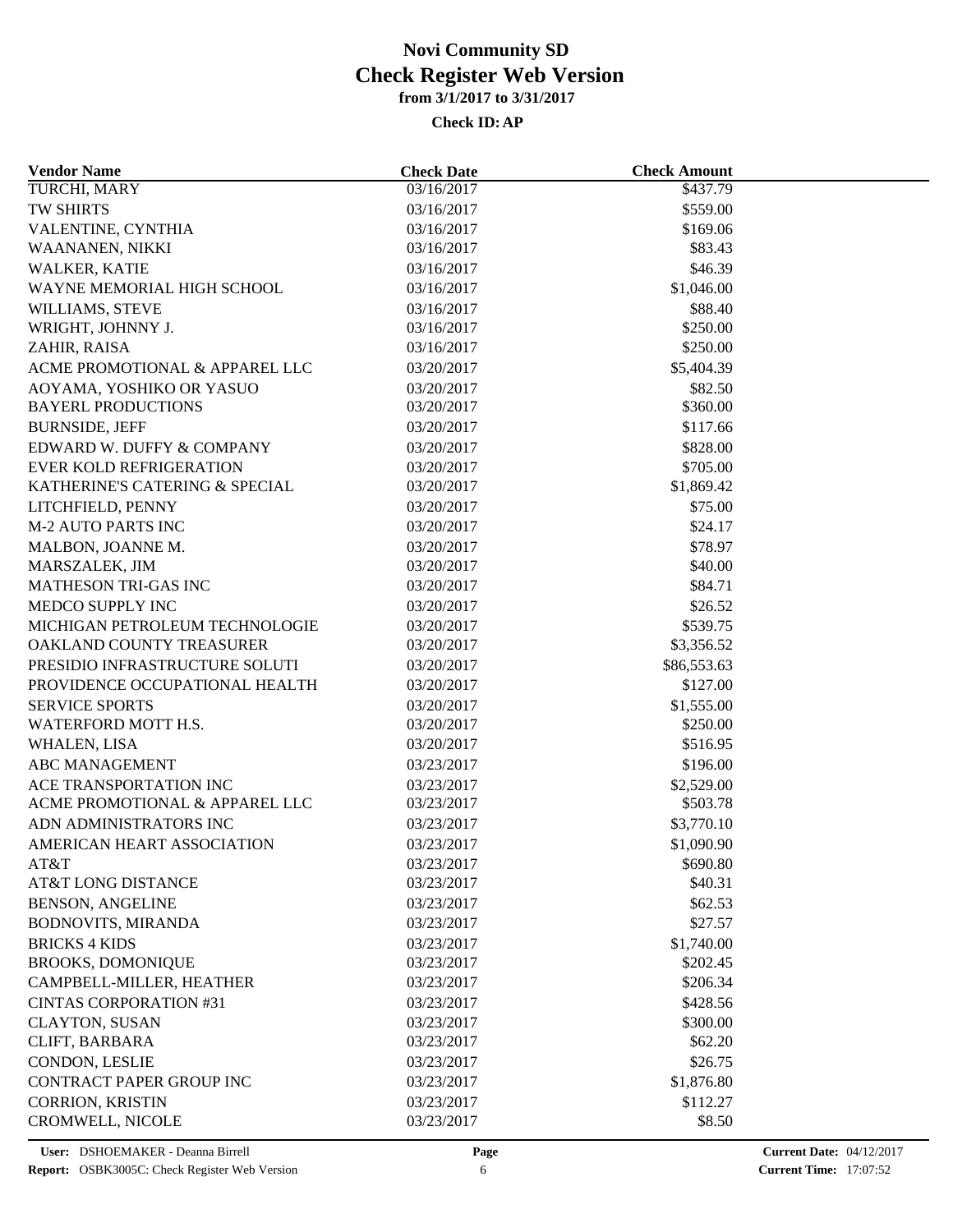| <b>Vendor Name</b>                    | <b>Check Date</b>        | <b>Check Amount</b> |  |
|---------------------------------------|--------------------------|---------------------|--|
| <b>CUMMINS BRIDGEWAY LLC</b>          | 03/23/2017               | \$145.23            |  |
| DELTA COM INC                         | 03/23/2017               | \$1,719.00          |  |
| <b>DTE ENERGY</b>                     | 03/23/2017               | \$13,179.68         |  |
| <b>ECA SCIENCE KIT SERVICES</b>       | 03/23/2017               | \$3,498.21          |  |
| ELSTER, ELIZABETH                     | 03/23/2017               | \$5.73              |  |
| F.A.R. MANAGEMENT INCORPORATED        | 03/23/2017               | \$440.00            |  |
| FARMINGTON PUBLIC SCHOOL DISTR        | 03/23/2017               | \$19,545.00         |  |
| FENCHEL, LISA                         | 03/23/2017               | \$40.00             |  |
| FUNFGELD, JANE                        | 03/23/2017               | \$893.15            |  |
| <b>GHAZAL, MARIA</b>                  | 03/23/2017               | \$20.00             |  |
| <b>GLOBAL COMPLIANCE NETWORK INC</b>  | 03/23/2017               | \$425.00            |  |
| <b>GRACON PORTRAIT STUDIO</b>         | 03/23/2017               | \$86.40             |  |
| GRAND TRAVERSE RESORT AND SPA         | 03/23/2017               | \$363.00            |  |
| <b>GRANT, JANET OR TODD</b>           | 03/23/2017               | \$852.26            |  |
| <b>GREAT LAKES FURNITURE SUPPLY I</b> | 03/23/2017               | \$909.00            |  |
| GREAT LAKES MOTORCOACH INC            | 03/23/2017               | \$14,340.00         |  |
| HARE, MARGARET                        | 03/23/2017               | \$625.55            |  |
| HARRIS, DEBRA ANN                     | 03/23/2017               | \$300.00            |  |
| HENDERSON, MELISSA                    | 03/23/2017               | \$154.13            |  |
| HICKEY, SAMANTHA                      | 03/23/2017               | \$270.00            |  |
| HOKETT, CHARLES                       | 03/23/2017               | \$45.00             |  |
| <b>HOLLAND BUS COMPANY</b>            | 03/23/2017               | \$1,054.77          |  |
| HUANG, CHRIS                          | 03/23/2017               | \$729.73            |  |
| JACKSON TRUCK SERVICE INC             | 03/23/2017               | \$56.64             |  |
| KAZALEH, CHARLES M.                   | 03/23/2017               | \$540.00            |  |
| KENNEDY INDUSTRIES INC                | 03/23/2017               | \$438.75            |  |
| KERBRAT, JENNIFER                     | 03/23/2017               | \$106.34            |  |
| KIDS POWER LLC                        | 03/23/2017               | \$458.50            |  |
| KILGORE, AMY                          | 03/23/2017               | \$26.75             |  |
| KING, MARIANNE                        | 03/23/2017               | \$15.00             |  |
| KOHLS, ANDREA                         |                          | \$78.11             |  |
| KUZMA, DIANE                          | 03/23/2017<br>03/23/2017 | \$443.62            |  |
| LANDMARK TOURS & TRAVEL INC           | 03/23/2017               | \$536.20            |  |
|                                       |                          |                     |  |
| LITTLE CAESARS PIZZA KITS             | 03/23/2017               | \$1,865.00          |  |
| LIVONIA PUBLIC SCHOOLS                | 03/23/2017               | \$300.00            |  |
| LORENC, MICHELLE                      | 03/23/2017               | \$60.57             |  |
| <b>MAD SCIENCE OF DETROIT</b>         | 03/23/2017               | \$4,250.00          |  |
| MCCURDY, DIANE                        | 03/23/2017               | \$96.16             |  |
| <b>MICHIGAN DECA</b>                  | 03/23/2017               | \$29,090.00         |  |
| MICHIGAN HEALTH COUNCIL               | 03/23/2017               | \$16,950.00         |  |
| MICHIGAN SCHOOL VOCAL MUSIC AS        | 03/23/2017               | \$390.00            |  |
| MIDWEST MARTIAL ARTS LLC              | 03/23/2017               | \$41.40             |  |
| MILLER, HELEN                         | 03/23/2017               | \$118.74            |  |
| MOORE, JANELLE                        | 03/23/2017               | \$633.45            |  |
| MORGAN, TAYLOR                        | 03/23/2017               | \$87.43             |  |
| <b>MOSS, DARCIE</b>                   | 03/23/2017               | \$77.04             |  |
| NONTHAWETH, KIM                       | 03/23/2017               | \$175.00            |  |
| NUTTY SCIENTISTS OF SOUTHEAST         | 03/23/2017               | \$175.00            |  |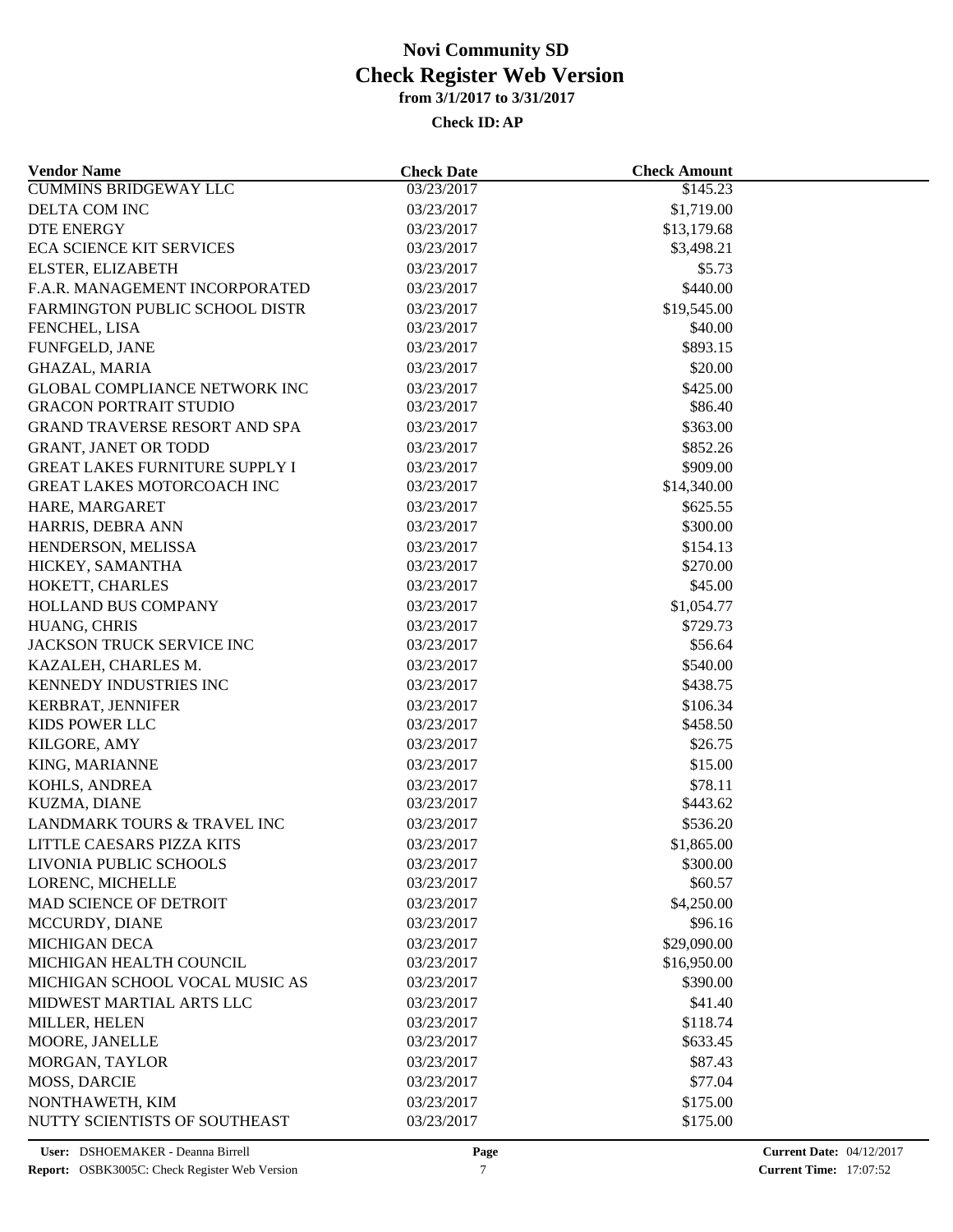| <b>Vendor Name</b>                    | <b>Check Date</b> | <b>Check Amount</b> |  |  |  |
|---------------------------------------|-------------------|---------------------|--|--|--|
| <b>OAKLAND SCHOOLS</b>                | 03/23/2017        | \$122.20            |  |  |  |
| PARK, SOO HYUN                        | 03/23/2017        | \$176.66            |  |  |  |
| PARSONS, WYATT                        | 03/23/2017        | \$202.17            |  |  |  |
| PARTNERSHIP FOR ACADEMIC COMPE        | 03/23/2017        | \$505.00            |  |  |  |
| PATEL, SHAILEE                        | 03/23/2017        | \$57.57             |  |  |  |
| PONTE, COLLEEN                        | 03/23/2017        | \$225.00            |  |  |  |
| PRINTNOLOGY INC                       | 03/23/2017        | \$361.09            |  |  |  |
| ROSEN, NORIKO                         | 03/23/2017        | \$150.00            |  |  |  |
| ROYAL OAK RECYCLING                   | 03/23/2017        | \$100.00            |  |  |  |
| SAVELA, SARAH                         | 03/23/2017        | \$90.40             |  |  |  |
| SCHNEIDER, PHELAN                     | 03/23/2017        | \$34.45             |  |  |  |
| SCHNURSTEIN, LAURA                    | 03/23/2017        | \$224.78            |  |  |  |
| <b>SCOBIE, ERIC</b>                   | 03/23/2017        | \$51.40             |  |  |  |
| SECREST WARDLE LYNCH HAMPTON T        | 03/23/2017        | \$220.35            |  |  |  |
| SHEN, PEI                             | 03/23/2017        | \$93.00             |  |  |  |
| SORENSEN, MARY                        | 03/23/2017        | \$191.40            |  |  |  |
| ST. JOHN, KYLE                        | 03/23/2017        | \$1,060.86          |  |  |  |
| STRIKE MASTERS PRO SHOP               | 03/23/2017        | \$34.90             |  |  |  |
| <b>SUCH A VOICE LLC</b>               | 03/23/2017        | \$50.00             |  |  |  |
| SURE RIDE TRANSPORATION LLC           | 03/23/2017        | \$4,480.00          |  |  |  |
| TANNER, STACY                         | 03/23/2017        | \$14.98             |  |  |  |
| <b>TEAM SPORTS INC</b>                | 03/23/2017        | \$6,100.00          |  |  |  |
| TRAINOR, LISA                         | 03/23/2017        | \$60.00             |  |  |  |
| TREDROC TIRE SERVICES LLC             | 03/23/2017        | \$2,120.65          |  |  |  |
| TW SHIRTS                             | 03/23/2017        | \$2,456.00          |  |  |  |
|                                       |                   | \$209.96            |  |  |  |
| UNITY SCHOOL BUS PARTS INC            | 03/23/2017        |                     |  |  |  |
| <b>US FOODS INC</b>                   | 03/23/2017        | \$321.75            |  |  |  |
| US GAMES (DIVISION OF BSN SPOR        | 03/23/2017        | \$1,904.00          |  |  |  |
| WALSWORTH PUBLISHING COMPANY          | 03/23/2017        | \$11,598.00         |  |  |  |
| WARRA, NORMAN                         | 03/23/2017        | \$439.98            |  |  |  |
| WATERFORD SCHOOL DISTRICT             | 03/23/2017        | \$1,102.50          |  |  |  |
| <b>CHAPTER 13 TRUSTEE</b>             | 03/24/2017        | \$264.60            |  |  |  |
| <b>GREAT LAKES HIGHER EDUCATION G</b> | 03/24/2017        | \$156.97            |  |  |  |
| IVAR G. ANDERSON (P69592)             | 03/24/2017        | \$230.67            |  |  |  |
| <b>MISDU</b>                          | 03/24/2017        | \$2,495.14          |  |  |  |
| PENNSYLVANIA HIGHER ED ASSISTA        | 03/24/2017        | \$179.66            |  |  |  |
| U.S. DEPARTMENT OF EDUCATION          | 03/24/2017        | \$276.44            |  |  |  |
| ARMSTRONG, CHRISTINA                  | 03/24/2017        | \$64.49             |  |  |  |
| <b>CINTAS CORPORATION #31</b>         | 03/24/2017        | \$110.65            |  |  |  |
| <b>CUMMINS BRIDGEWAY LLC</b>          | 03/24/2017        | \$306.13            |  |  |  |
| DEAN TRANSPORTATION INC               | 03/24/2017        | \$443.56            |  |  |  |
| HADLEY, SHANNON                       | 03/24/2017        | \$126.00            |  |  |  |
| HOLLAND BUS COMPANY                   | 03/24/2017        | \$906.72            |  |  |  |
| <b>IBOSS CYBERSECURITY</b>            | 03/24/2017        | \$4,200.00          |  |  |  |
| <b>JACKSON TRUCK SERVICE INC</b>      | 03/24/2017        | \$234.78            |  |  |  |
| LANDMARK TOURS & TRAVEL INC           | 03/24/2017        | \$21,984.20         |  |  |  |
| <b>LAPORTE, ERIN</b>                  | 03/24/2017        | \$78.59             |  |  |  |
| <b>M-2 AUTO PARTS INC</b>             | 03/24/2017        | \$126.98            |  |  |  |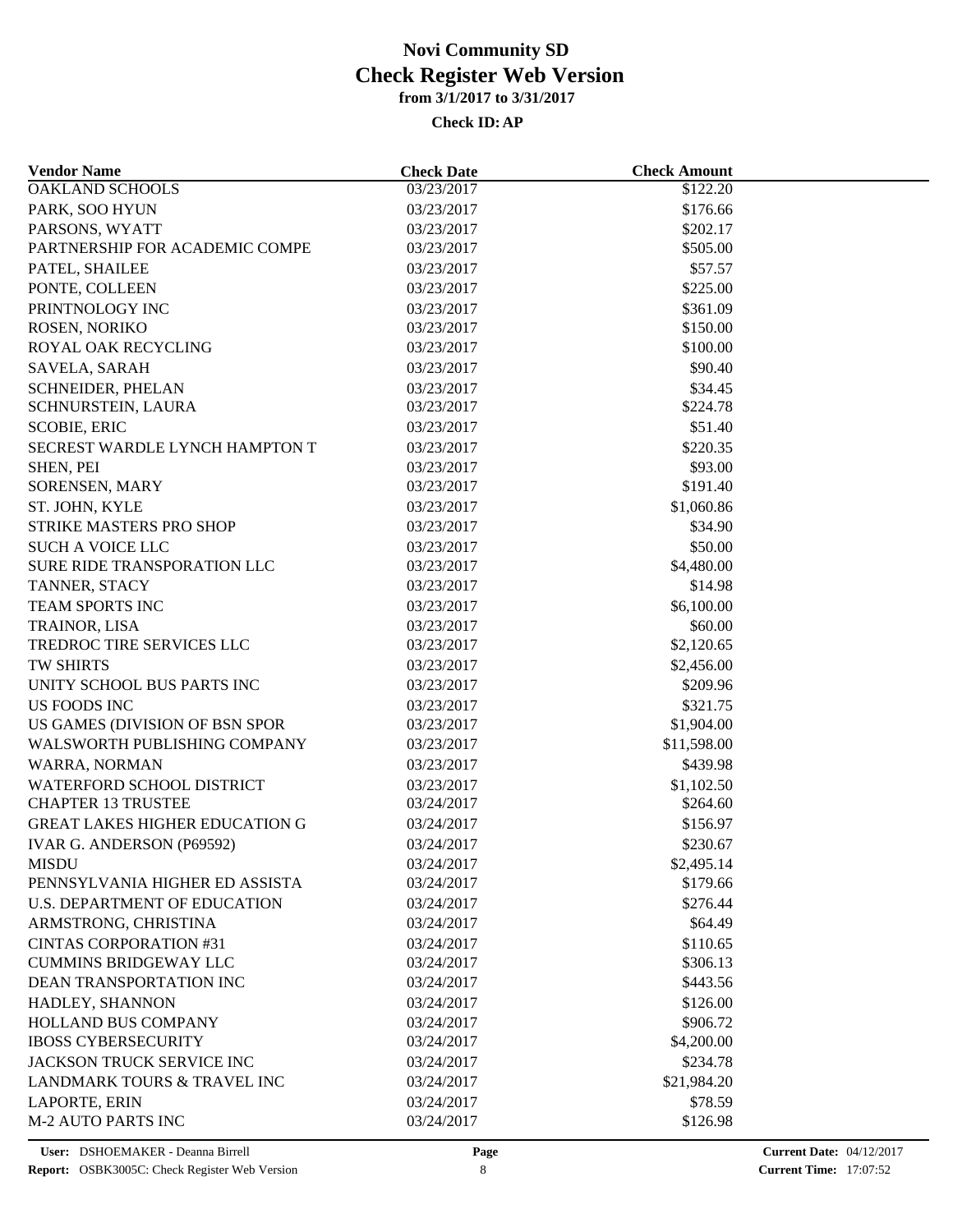| <b>Vendor Name</b>             | <b>Check Date</b> | <b>Check Amount</b>   |                |
|--------------------------------|-------------------|-----------------------|----------------|
| MAYNARD, JENNA                 | 03/24/2017        | \$241.72              |                |
| MCMASTER-CARR SUPPLY COMPANY   | 03/24/2017        | \$98.95               |                |
| <b>MILLER, LAUREN</b>          | 03/24/2017        | \$54.35               |                |
| <b>SCHNEIDER, PHELAN</b>       | 03/24/2017        | \$44.97               |                |
| SURE RIDE TRANSPORATION LLC    | 03/24/2017        | \$5,710.00            |                |
| THE ROBOT SPACE                | 03/24/2017        | \$489.52              |                |
| VEX ROBOTICS INC               | 03/24/2017        | \$55.18               |                |
|                                |                   | <b>Issued:</b>        | \$100,395.97   |
|                                |                   | <b>Reversed:</b>      | \$1,031.48     |
|                                |                   | <b>Cancelled:</b>     | \$2,698,270.06 |
| <b>AP Checks Processed:</b>    | 391               | <b>AP Bank Total:</b> | \$2,799,697.51 |
| <b>Total Checks Processed:</b> | 391               | <b>Grand Total:</b>   | \$2,799,697.51 |